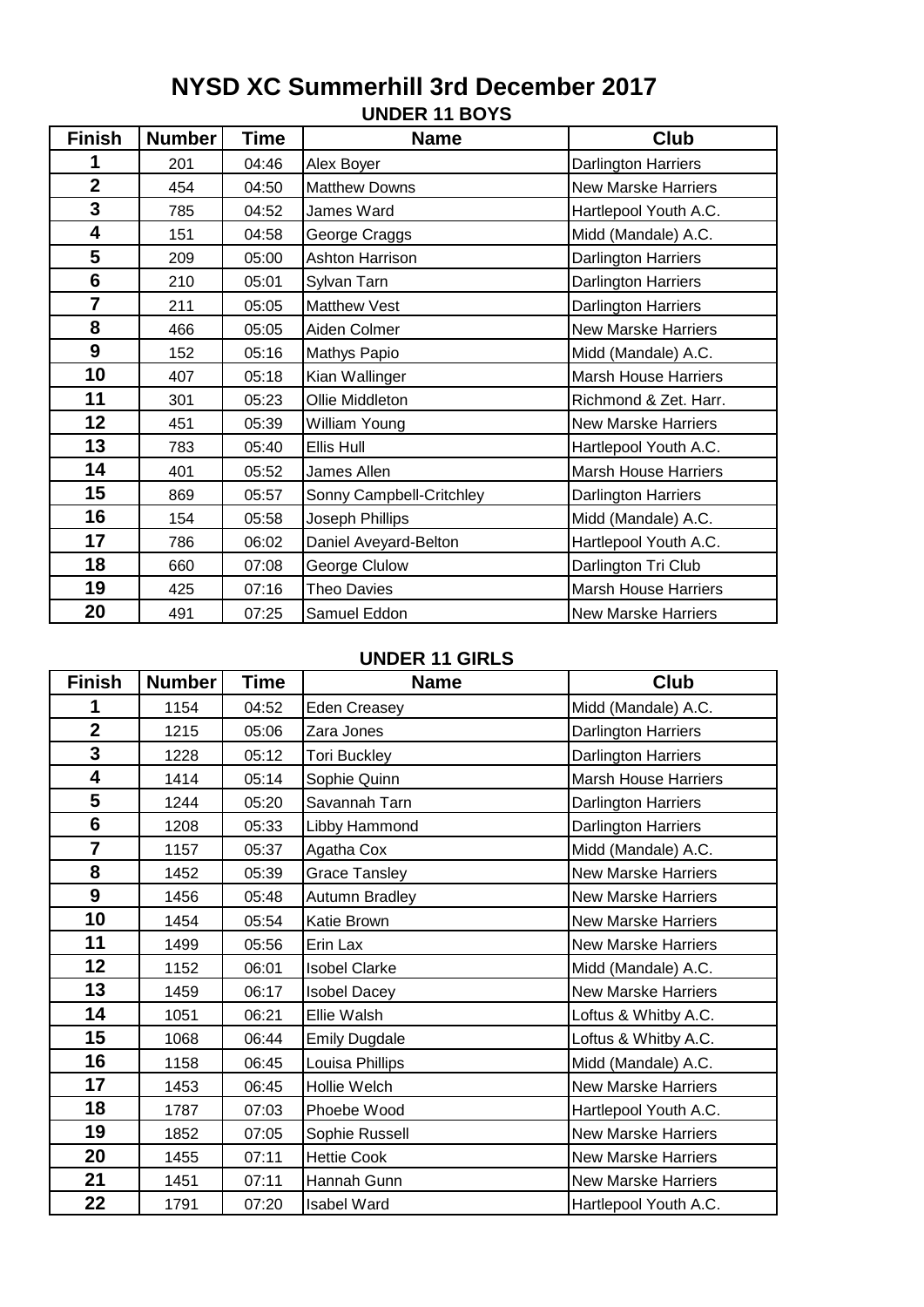| 23 | 1793 | 07:21        | <b>Hattie Dees</b> | Hartlepool Youth A.C. |
|----|------|--------------|--------------------|-----------------------|
| 24 | 1494 | 07:22<br>ے ۔ | <b>Libby Park</b>  | INew Marske Harriers  |

|                | טויט טווים     |              |                            |                             |  |
|----------------|----------------|--------------|----------------------------|-----------------------------|--|
| <b>Finish</b>  | <b>Number</b>  | Time         | <b>Name</b>                | <b>Club</b>                 |  |
| 1              | 167            | 12:00        | James Hughes               | Midd (Mandale) A.C.         |  |
| $\overline{2}$ | 249            | 12:16        | Joseph Reeve               | Darlington Harriers         |  |
| 3              | 302            | 12:21        | Thomas O'Mahoney           | Richmond & Zet. Harr.       |  |
| 4              | 305            | 12:38        | Joshua Hammett             | Richmond & Zet. Harr.       |  |
| 5              | 777            | 12:42        | Scott Temple               | Hartlepool Youth A.C.       |  |
| 6              | 410            | 12:46        | Ben Hodgson                | <b>Marsh House Harriers</b> |  |
| $\overline{7}$ | 457            | 13:30        | <b>Jack Farrel</b>         | <b>New Marske Harriers</b>  |  |
| 8              | 328            | 13:32        | Dominic Wilford            | Richmond & Zet. Harr.       |  |
| 9              | 471            | 14:03        | <b>Riley Middleton</b>     | <b>New Marske Harriers</b>  |  |
| 10             | 304            | 14:10        | <b>Matthew Cole</b>        | Richmond & Zet. Harr.       |  |
| 11             | 462            | 14:19        | <b>Thomas Halton</b>       | <b>New Marske Harriers</b>  |  |
| 12             | 405            | 14:28        | <b>Fraser Allan</b>        | <b>Marsh House Harriers</b> |  |
| 13             | 166            | 14:51        | Dylan Appleby              | Midd (Mandale) A.C.         |  |
| 14             | 778            | 15:26        | Matthew Ward               | Hartlepool Youth A.C.       |  |
| 15             | 789            | 17:15        | Joe Lane                   | Hartlepool Youth A.C.       |  |
| 16             | 467            | 17:15        | Nathan Marshall            | <b>New Marske Harriers</b>  |  |
| 17             | 787            | 18:00        | <b>Connor Ross</b>         | Hartlepool Youth A.C.       |  |
| 18             | 554            | 20:38        | Logan Lambert              | Scarborough A.C.            |  |
|                |                |              | <b>TEAMS</b>               |                             |  |
|                | Pos.           | <b>Score</b> |                            |                             |  |
|                | 1              | 15           | Richmond & Zet. Harr.      |                             |  |
|                | $\overline{2}$ | 27           | <b>New Marske Harriers</b> |                             |  |
|                | 3              | 34           | Hartlepool Youth A.C.      |                             |  |

# **UNDER 13 BOYS**

#### **UNDER 13 GIRLS**

| <b>Finish</b>  | <b>Number</b> | Time  | <b>Name</b>           | Club                       |  |
|----------------|---------------|-------|-----------------------|----------------------------|--|
| 1              | 1552          | 12:33 | <b>Issy Nicholls</b>  | Scarborough A.C.           |  |
| $\overline{2}$ | 1164          | 12:57 | Emma McNeill          | Midd (Mandale) A.C.        |  |
| 3              | 1169          | 13:15 | Zoe Hill              | Midd (Mandale) A.C.        |  |
| 4              | 1165          | 13:37 | Lois Creasey          | Midd (Mandale) A.C.        |  |
| 5              | 1205          | 13:40 | <b>Gabrielle Hall</b> | <b>Darlington Harriers</b> |  |
| 6              | 1304          | 14:15 | <b>Holly McCowie</b>  | Richmond & Zet. Harr.      |  |
| $\overline{7}$ | 1166          | 14:20 | Imogen Lillie         | Midd (Mandale) A.C.        |  |
| 8              | 1170          | 14:20 | Maddie Cox            | Midd (Mandale) A.C.        |  |
| 9              | 1303          | 14:24 | Shannon Robinson      | Richmond & Zet. Harr.      |  |
| 10             | 1568          | 14:48 | Anya Potter-Firth     | Scarborough A.C.           |  |
| 11             | 1213          | 15:11 | Mia Wetherill         | <b>Darlington Harriers</b> |  |
| 12             | 1470          | 15:11 | <b>Isobelle Troop</b> | <b>New Marske Harriers</b> |  |
| 13             | 1790          | 15:28 | Katie Pattison        | Hartlepool Youth A.C.      |  |
| 14             | 1322          | 15:39 | <b>Maisy Squires</b>  | Richmond & Zet. Harr.      |  |
| 15             | 1207          | 15:44 | Fern Shelton          | <b>Darlington Harriers</b> |  |
| 16             | 1209          | 15:48 | <b>Emily Vest</b>     | <b>Darlington Harriers</b> |  |
| 17             | 1551          | 16:36 | Talia Lambert         | Scarborough A.C.           |  |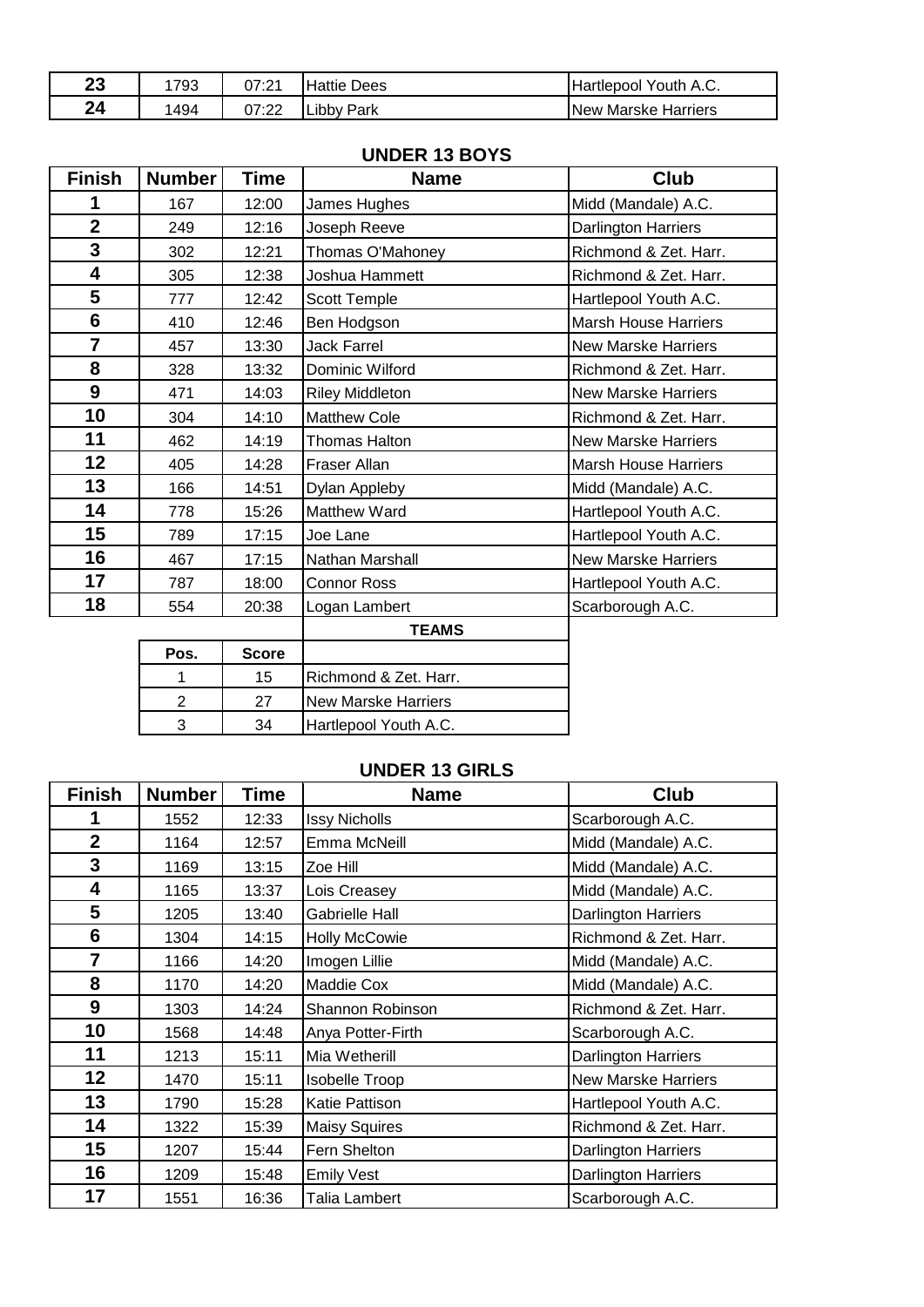| 18 | 1408 | 16:46 | Jessica Dawson  | Marsh House Harriers        |
|----|------|-------|-----------------|-----------------------------|
| 19 | 1460 | 17:13 | Zoe Coates      | <b>INew Marske Harriers</b> |
| 20 | 1404 | 19:45 | Amelia Insall   | Marsh House Harriers        |
| 21 | 1780 | 22:10 | Grace Hull      | Hartlepool Youth A.C.       |
| 22 | 1482 | 23:53 | Jade Richardson | New Marske Harriers         |
| 23 | 1168 | 23:55 | Phoebe Wilson   | Midd (Mandale) A.C.         |
|    |      |       | <b>TEAMS</b>    |                             |

| Pos. | <b>Score</b> |                            |
|------|--------------|----------------------------|
|      | 9            | Midd (Mandale) A.C.        |
| 2    | 28           | Scarborough A.C.           |
| 3    | 29           | Richmond & Zet. Harr.      |
|      | 31           | <b>Darlington Harriers</b> |
|      | 53           | New Marske Harriers        |

1 12 Richmond & Zet. Harr. 2 21 Marsh House Harriers

# **UNDER 15 BOYS**

| <b>Finish</b>  | <b>Number</b> | <b>Time</b>  | <b>Name</b>         | <b>Club</b>                 |
|----------------|---------------|--------------|---------------------|-----------------------------|
|                | 329           | 12:52        | Charlie Stephenson  | Richmond & Zet. Harr.       |
| $\overline{2}$ | 306           | 13:10        | Daniel Francis      | Richmond & Zet. Harr.       |
| 3              | 180           | 13:57        | <b>Max Creasey</b>  | Midd (Mandale) A.C.         |
| 4              | 561           | 14:36        | Harry Butterworth   | Scarborough A.C.            |
| 5              | 203           | 14:43        | <b>Harry Wilson</b> | <b>Darlington Harriers</b>  |
| 6              | 406           | 15:41        | Nathan Nicholson    | <b>Marsh House Harriers</b> |
| 7              | 404           | 16:01        | Lewis Reed          | <b>Marsh House Harriers</b> |
| 8              | 403           | 16:02        | Alan Edwards        | <b>Marsh House Harriers</b> |
| 9              | 307           | 16:11        | George McCowie      | Richmond & Zet. Harr.       |
| 10             | 473           | 17:43        | <b>Elliot Smith</b> | <b>New Marske Harriers</b>  |
| 11             | 408           | 19:04        | James Mulholland    | <b>Marsh House Harriers</b> |
|                |               |              | <b>TEAMS</b>        |                             |
|                | Pos.          | <b>Score</b> |                     |                             |

#### **UNDER 15 GIRLS**

| <b>Finish</b> | <b>Number</b> | Time  | <b>Name</b>            | Club                  |
|---------------|---------------|-------|------------------------|-----------------------|
|               | 1479          | 16:17 | <b>Emily Brown</b>     | New Marske Harriers   |
| 2             | 1305          | 17:11 | <b>Emily Francis</b>   | Richmond & Zet. Harr. |
| 3             | 1066          | 17:49 | <b>Grace Cook</b>      | Loftus & Whitby A.C.  |
| 4             | 1784          | 18:23 | Poppy Forster          | Hartlepool Youth A.C. |
| 5             | 1182          | 18:41 | Sophie Vickers         | Midd (Mandale) A.C.   |
| 6             | 1658          | 18:42 | <b>Eleanor Clulow</b>  | Darlington Tri Club   |
|               | 1180          | 19:21 | <b>Caitlin Andrews</b> | Midd (Mandale) A.C.   |

### **UNDER 17 BOYS**

| <b>Finish</b> | <b>Number</b> | Time  | <b>Name</b>           | Club                   |
|---------------|---------------|-------|-----------------------|------------------------|
| я             | 311           | 16:01 | Jake Stephenson       | Richmond & Zet. Harr.  |
| $\mathbf 2$   | 192           | 16:06 | <b>Jake Creasey</b>   | Midd (Mandale) A.C.    |
| 3             | 195           | 16:56 | <b>Cameron Spence</b> | Midd (Mandale) A.C.    |
| 4             | 253           | 16:59 | Joshua Fothergill     | Thirsk & Sowerby Harr. |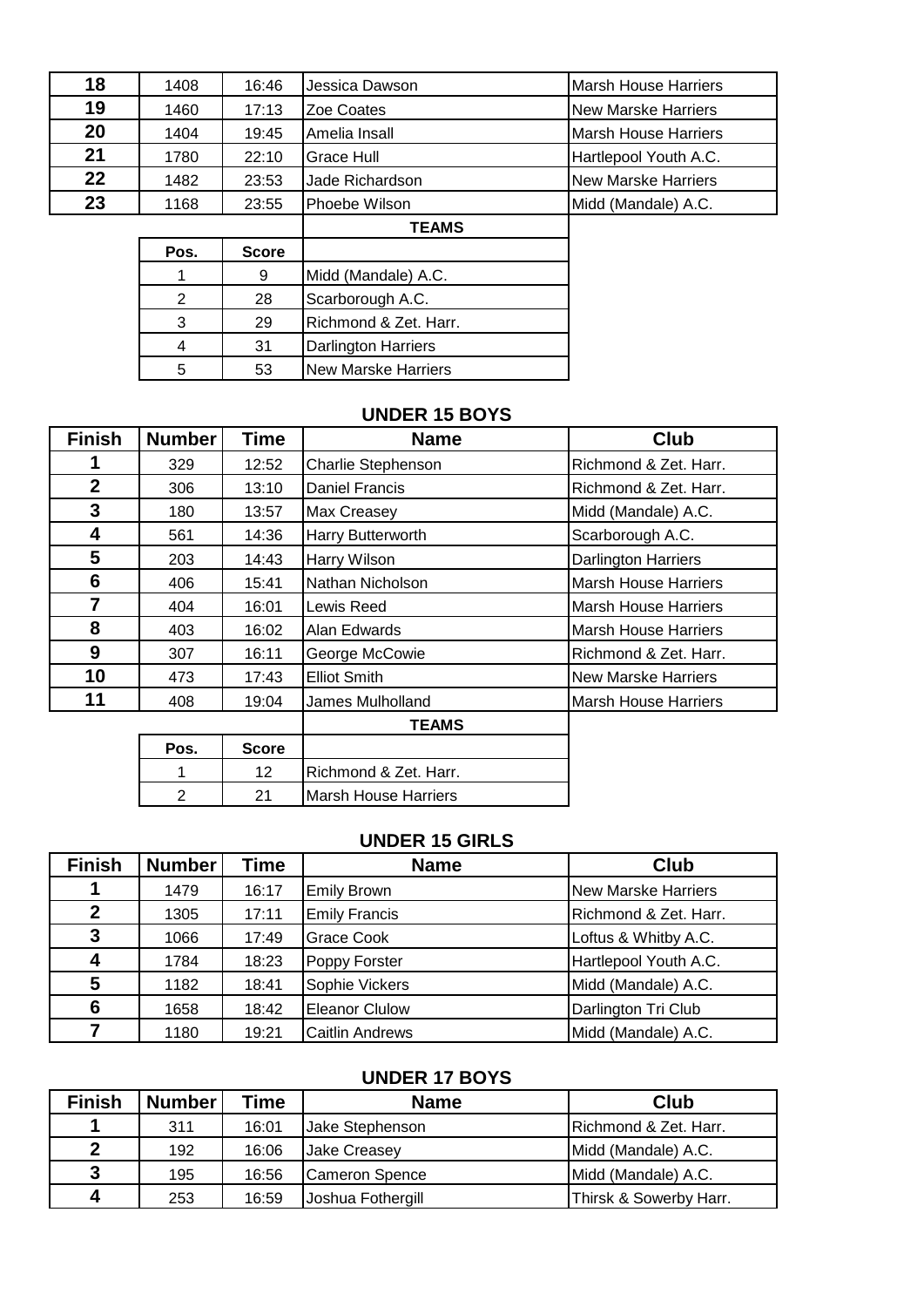| 5  | 555  | 17:26        | <b>Christian Mummert</b> | Scarborough A.C.      |
|----|------|--------------|--------------------------|-----------------------|
| 6  | 312  | 17:35        | Dylan Soley              | Richmond & Zet. Harr. |
|    | 325  | 17:53        | Sam Kettlewell           | Richmond & Zet. Harr. |
| 8  | 703  | 18:05        | Joshua Mawer             | Teasdale A.C.         |
| 9  | 9    | 18:06        | <b>Ben Grounds</b>       | H'Pool Burn Road      |
| 10 | 332  | 18:16        | Lewis Moore              | Richmond & Zet. Harr. |
| 11 | 59   | 19:04        | Joseph Leather           | Loftus & Whitby A.C.  |
| 12 | 46   | 20:29        | Cole Baldam              | H'Pool Burn Road      |
| 13 | 412  | 22:50        | Ryan Brockbank           | Marsh House Harriers  |
|    |      |              | <b>TEAMS</b>             |                       |
|    | Pos. | <b>Score</b> |                          |                       |
|    |      | 14           | Richmond & Zet. Harr.    |                       |

|                         |               |             | <b>SENIOR WOMEN</b>         |                              |                 |
|-------------------------|---------------|-------------|-----------------------------|------------------------------|-----------------|
| <b>Finish</b>           | <b>Number</b> | <b>Time</b> | <b>Name</b>                 | Club                         | Cat             |
| 1                       | 1321          | 17:44       | Jo Adams                    | Richmond & Zet. Harr.        | <b>SEN</b>      |
| $\mathbf{2}$            | 1464          | 17:54       | Eli Barnbrook               | <b>New Marske Harriers</b>   | U20             |
| $\overline{\mathbf{3}}$ | 1247          | 18:23       | Natalie Curgennen           | <b>Darlington Harriers</b>   | V35             |
| $\overline{\mathbf{4}}$ | 1216          | 18:59       | <b>Ellie Phillips</b>       | <b>Darlington Harriers</b>   | U17             |
| 5                       | 1491          | 19:00       | Sharon Bulman               | <b>New Marske Harriers</b>   | V40             |
| $\overline{\mathbf{6}}$ | 1556          | 19:12       | <b>Hester Butterworth</b>   | Scarborough A.C.             | V45             |
|                         | 1469          | 19:39       | Kath Aspin                  | <b>New Marske Harriers</b>   | V <sub>50</sub> |
| 8                       | 1217          | 19:45       | <b>Sue Phillips</b>         | <b>Darlington Harriers</b>   | V55             |
| 9                       | 1253          | 19:50       | Olivia Mulligan             | Thirsk & Sowerby Harr.       | <b>SEN</b>      |
| 10                      | 1218          | 20:11       | Linda Noble                 | Darlington Harriers          | V <sub>50</sub> |
| 11                      | 1310          | 20:15       | Laura Kirkham               | Richmond & Zet. Harr.        | U20             |
| 12                      | 1188          | 20:28       | Laura Havis                 | Midd (Mandale) A.C.          | U17             |
| 13                      | 1357          | 20:31       | Louise Trainor              | <b>Quakers Running Club</b>  | V45             |
| 14                      | 1313          | 20:47       | Jacqueline Keavney          | Richmond & Zet. Harr.        | V <sub>50</sub> |
| 15                      | 1416          | 20:55       | Laura Edwards               | Marsh House Harriers         | U17             |
| 16                      | 1317          | 21:08       | <b>Chloe Dalton</b>         | Richmond & Zet. Harr.        | U17             |
| 17                      | 1826          | 21:08       | Marie Murtagh               | Easingwold R. Club           | V35             |
| 18                      | 1006          | 21:12       | Cheryl Laycock              | <b>H'Pool Burn Road</b>      | V35             |
| 19                      | 1308          | 21:22       | Stephanie Stephenson        | Richmond & Zet. Harr.        | V45             |
| 20                      | 1461          | 21:39       | Patricia Speedie            | <b>New Marske Harriers</b>   | V45             |
| 21                      | 1226          | 21:43       | Val Clarke                  | Darlington Harriers          | V55             |
| 22                      | 1626          | 21:47       | Michelle Jane               | <b>Aycliffe Running Club</b> | <b>SEN</b>      |
| 23                      | 1016          | 21:59       | Gemma Harcombe-Moore        | <b>H'Pool Burn Road</b>      | <b>SEN</b>      |
| 24                      | 1222          | 22:09       | Pauline Brown               | Darlington Harriers          | V50             |
| 25                      | 1737          | 22:30       | Sarah Winter                | Stockton Striders A.C.       | <b>SEN</b>      |
| 26                      | 1111          | 22:31       | Lucy Thompson               | M'bro & Cleve Harriers       | <b>SEN</b>      |
| 27                      | 1418          | 22:31       | Sarah Roe                   | <b>Marsh House Harriers</b>  | <b>SEN</b>      |
| 28                      | 1490          | 22:51       | <b>Charlotte Stonehouse</b> | <b>New Marske Harriers</b>   | V40             |
| 29                      | 1311          | 23:03       | Kiska Wilson                | Richmond & Zet. Harr.        | <b>SEN</b>      |
| 30                      | 1731          | 23:04       | <b>Kay Stokes</b>           | Stockton Striders A.C.       | V55             |
| 31                      | 1355          | 23:09       | Lucia Minto                 | <b>Quakers Running Club</b>  | V35             |
| 32                      | 1315          | 23:13       | Pauline Whittaker           | Richmond & Zet. Harr.        | V50             |
| 33                      | 1735          | 23:17       | Caroline Horton             | Stockton Striders A.C.       | V55             |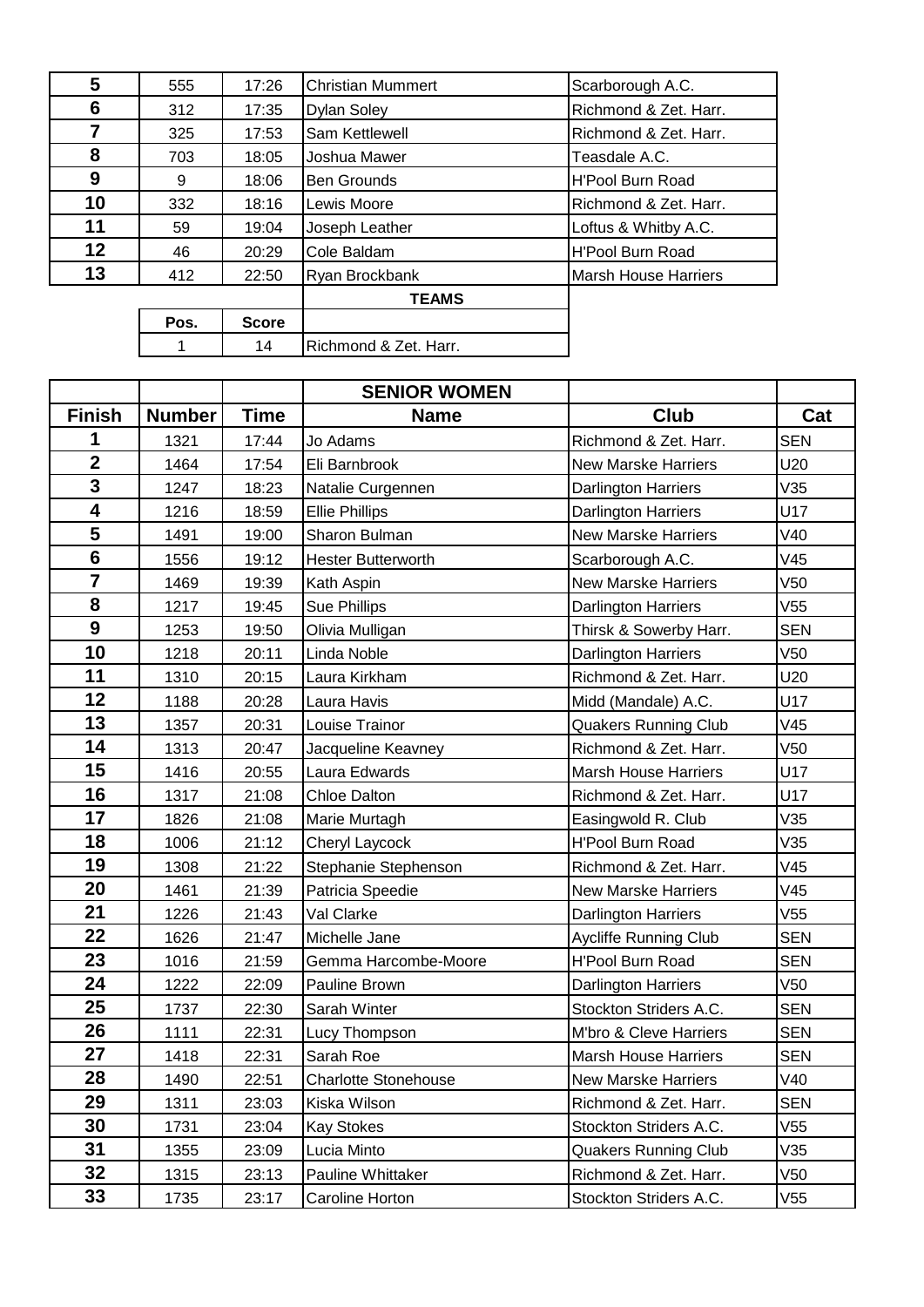| 34 | 1234                    | 23:23        | Rebecca Butler              | Darlington Harriers          | <b>SEN</b>      |
|----|-------------------------|--------------|-----------------------------|------------------------------|-----------------|
| 35 | 1021                    | 23:24        | Laura Jones                 | <b>H'Pool Burn Road</b>      | U20             |
| 36 | 1004                    | 23:35        | Lesley Strickland           | <b>H'Pool Burn Road</b>      | V45             |
| 37 | 1362                    | 24:06        | Anna Hardy                  | <b>Quakers Running Club</b>  | V40             |
| 38 | 1112                    | 24:19        | Janet Stainsby              | M'bro & Cleve Harriers       | V45             |
| 39 | 1223                    | 24:35        | Diane Jones                 | Darlington Harriers          | V45             |
| 40 | 1104                    | 24:53        | Joanna Casson               | M'bro & Cleve Harriers       | V40             |
| 41 | 1008                    | 25:13        | <b>Cary Surtees</b>         | <b>H'Pool Burn Road</b>      | V <sub>50</sub> |
| 42 | 1726                    | 25:33        | Elizabeth Jordan            | Stockton Striders A.C.       | V55             |
| 43 | 1415                    | 25:39        | Alice Knight                | <b>Marsh House Harriers</b>  | U17             |
| 44 | 1830                    | 25:41        | Catherine Howell-Walmsley   | Easingwold R. Club           | V40             |
| 45 | 1314                    | 25:51        | Nicola Buckett              | Richmond & Zet. Harr.        | V45             |
| 46 | 1732                    | 26:00        | Tara Oxley                  | Stockton Striders A.C.       | V35             |
| 47 | 1221                    | 26:22        | <b>Lesley Miller</b>        | Darlington Harriers          | V45             |
| 48 | 1458                    | 26:26        | Sarah Gunn                  | <b>New Marske Harriers</b>   | V40             |
| 49 | 1013                    | 26:38        | Angela Lawlor               | H'Pool Burn Road             | V40             |
| 50 | 1501                    | 26:39        | Annemarie Wilson            | North York Moors A.C.        | V40             |
| 51 | 1246                    | 26:40        | Paula Roberts               | Darlington Harriers          | <b>SEN</b>      |
| 52 | 1020                    | 26:42        | Victoria Fawcett            | <b>H'Pool Burn Road</b>      | V45             |
| 53 | 1463                    | 26:42        | Anne Houchen                | <b>New Marske Harriers</b>   | V45             |
| 54 | 1729                    | 26:44        | Jill Abel                   | Stockton Striders A.C.       | V <sub>55</sub> |
| 55 | 1017                    | 26:46        | <b>Clair Minton</b>         | H'Pool Burn Road             | V40             |
| 56 | 1233                    | 27:00        | Anne Hutchinson             | Darlington Harriers          | V45             |
| 57 | 1502                    | 27:05        | Anne Robson                 | North York Moors A.C.        | V60             |
| 58 | 1238                    | 27:06        | Sarah Guy                   | Darlington Harriers          | <b>SEN</b>      |
| 59 | 1248                    | 27:21        | Kerry Oyston                | Darlington Harriers          | <b>SEN</b>      |
| 60 | 1504                    | 27:21        | Petra Eriksson              | North York Moors A.C.        | V40             |
| 61 | 1360                    | 27:30        | <b>Bev Snook</b>            | <b>Quakers Running Club</b>  | V <sub>55</sub> |
| 62 | 1462                    | 27:41        | Kerry Welch                 | <b>New Marske Harriers</b>   | V35             |
| 63 | 1465                    | 28:09        | Louise Worsey               | New Marske Harriers          | V <sub>50</sub> |
| 64 | 1359                    | 28:26        | Angela Clement              | <b>Quakers Running Club</b>  | V40             |
| 65 | 1631                    | 28:28        | Linda McNamee               | <b>Aycliffe Running Club</b> | V <sub>50</sub> |
| 66 | 1352                    | 28:42        | Lisa Reeve                  | <b>Quakers Running Club</b>  | V35             |
| 67 | 1421                    | 28:43        | Becky Wright                | <b>Marsh House Harriers</b>  | V35             |
| 68 | 1015                    | 28:44        | Vanessa Cox                 | H'Pool Burn Road             | V45             |
| 69 | 1701                    | 30:32        | Skye Archer                 | Teasdale A.C.                | V45             |
| 70 | 1632                    | 30:40        | Jane Burnside               | <b>Aycliffe Running Club</b> | <b>V60</b>      |
| 71 | 1101                    | 31:27        | <b>Christine Richardson</b> | M'bro & Cleve Harriers       | V60             |
| 72 | 1241                    | 32:55        | Penny Ivison                | Darlington Harriers          | V55             |
| 73 | 1468                    | 34:41        | Diane Hall                  | <b>New Marske Harriers</b>   | V55             |
| 74 | 1261                    | 37:44        | Liz Stephenson              | Thirsk & Sowerby Harr.       | V35             |
|    |                         |              | <b>TEAMS</b>                |                              |                 |
|    | Pos.                    | <b>Score</b> |                             |                              |                 |
|    | 1                       | 25           | Darlington Harriers         |                              |                 |
|    | $\overline{c}$          | 34           | <b>New Marske Harriers</b>  |                              |                 |
|    | 3                       | 42           | Richmond & Zet. Harr.       |                              |                 |
|    | $\overline{\mathbf{4}}$ | 112          | H'Pool Burn Road            |                              |                 |

5 130 Stockton Striders A.C.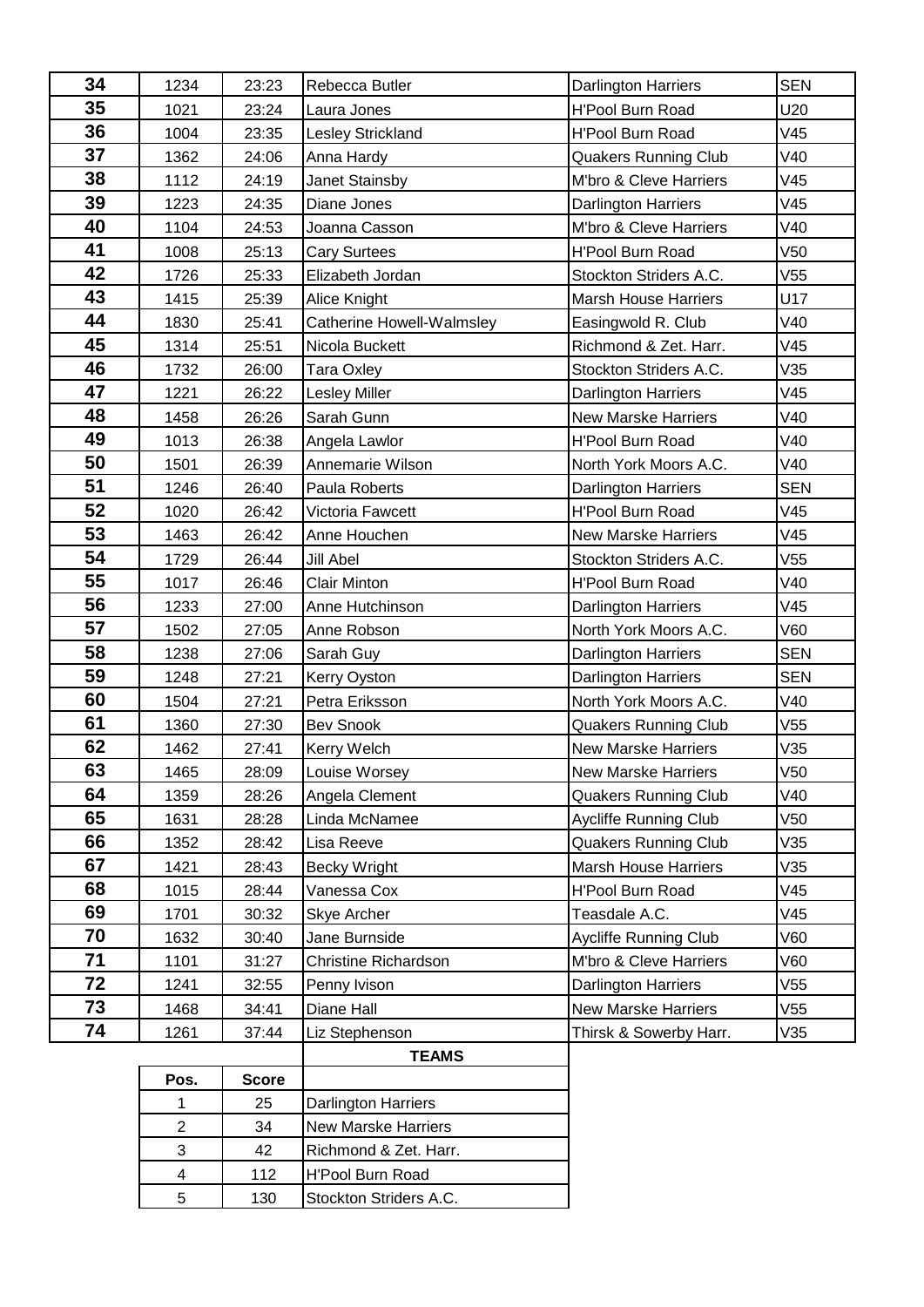|     | Quakers Running Club        |
|-----|-----------------------------|
| 152 | <b>Marsh House Harriers</b> |

|                         |                |             | <b>SENIOR MEN</b>      |                             |                 |
|-------------------------|----------------|-------------|------------------------|-----------------------------|-----------------|
| <b>Finish</b>           | <b>Number</b>  | <b>Time</b> | <b>Name</b>            | <b>Club</b>                 | Cat             |
| 1                       | 119            | 33:16       | Greg Jayasuriya        | M'bro & Cleve Harriers      | <b>SEN</b>      |
| $\overline{2}$          | 331            | 33:54       | Reece Dalton           | Richmond & Zet. Harr.       | U20             |
| 3                       | 128            | 34:39       | <b>Chris Rumsey</b>    | M'bro & Cleve Harriers      | <b>SEN</b>      |
| $\overline{\mathbf{4}}$ | 64             | 34:55       | James Wilson           | Loftus & Whitby A.C.        | <b>SEN</b>      |
| 5                       | 336            | 35:02       | Rob Scott              | Richmond & Zet. Harr.       | <b>SEN</b>      |
| $6\phantom{1}6$         | 322            | 35:13       | Scott Wardman          | Richmond & Zet. Harr.       | <b>SEN</b>      |
| $\overline{7}$          | 428            | 36:05       | Chris Sleath           | <b>Marsh House Harriers</b> | <b>SEN</b>      |
| 8                       | $6\phantom{a}$ | 36:13       | <b>Richard Darling</b> | <b>H'Pool Burn Road</b>     | <b>SEN</b>      |
| 9                       | 220            | 36:25       | Colin Taylor           | <b>Darlington Harriers</b>  | V40             |
| 10                      | 324            | 36:30       | Lee Davies             | Richmond & Zet. Harr.       | V40             |
| 11                      | 38             | 36:46       | Vaughan Godber         | H'Pool Burn Road            | V45             |
| 12                      | 468            | 37:04       | Paul Brown             | <b>New Marske Harriers</b>  | V40             |
| 13                      | 131            | 37:09       | James Wilkinson        | M'bro & Cleve Harriers      | <b>SEN</b>      |
| 14                      | 321            | 37:13       | Carl Jones             | Richmond & Zet. Harr.       | V40             |
| 15                      | 512            | 37:24       | Josh Abrook            | North York Moors A.C.       | <b>SEN</b>      |
| 16                      | 120            | 37:32       | Aaron Keys             | M'bro & Cleve Harriers      | <b>SEN</b>      |
| 17                      | 836            | 37:35       | Jamie Arkle            | Easingwold R. Club          | <b>SEN</b>      |
| 18                      | 515            | 37:39       | <b>Richard Fawcett</b> | North York Moors A.C.       | <b>SEN</b>      |
| 19                      | 13             | 37:43       | Simon Bennett          | <b>H'Pool Burn Road</b>     | <b>SEN</b>      |
| 20                      | 532            | 37:48       | Stefan McLoughlan      | North York Moors A.C.       | <b>SEN</b>      |
| 21                      | 855            | 37:52       | Paul Allan             | <b>Darlington Harriers</b>  | <b>SEN</b>      |
| 22                      | 318            | 37:59       | Ken Harker             | Richmond & Zet. Harr.       | V45             |
| 23                      | 319            | 38:07       | Steve Middleton        | Richmond & Zet. Harr.       | V40             |
| 24                      | 419            | 38:11       | Matthew Bowman         | <b>Marsh House Harriers</b> | U20             |
| 25                      | 479            | 38:13       | <b>Clive Thornton</b>  | <b>New Marske Harriers</b>  | V50             |
| 26                      | 230            | 38:17       | <b>Wesley Tarn</b>     | <b>Darlington Harriers</b>  | <b>SEN</b>      |
| 27                      | 514            | 38:21       | <b>Philip Utley</b>    | North York Moors A.C.       | V45             |
| 28                      | 57             | 38:27       | John Hunter            | Loftus & Whitby A.C.        | V <sub>55</sub> |
| 29                      | 503            | 38:34       | Paul McGough           | North York Moors A.C.       | V40             |
| 30                      | 125            | 38:48       | Ryan Norman            | M'bro & Cleve Harriers      | <b>SEN</b>      |
| 31                      | 233            | 38:49       | Paul Helliwell         | <b>Darlington Harriers</b>  | V45             |
| 32                      | 475            | 38:52       | Simon Clements         | <b>New Marske Harriers</b>  | V40             |
| 33                      | 224            | 38:53       | Simon Rogers           | <b>Darlington Harriers</b>  | V45             |
| 34                      | 109            | 38:53       | <b>Brian Casson</b>    | M'bro & Cleve Harriers      | V40             |
| 35                      | 519            | 38:54       | David Watkins          | North York Moors A.C.       | V50             |
| 36                      | 14             | 38:55       | <b>Tony Oliver</b>     | H'Pool Burn Road            | V50             |
| 37                      | 5              | 39:02       | Victor Brudenell       | H'Pool Burn Road            | V50             |
| 38                      | 534            | 39:06       | David Hughes           | North York Moors A.C.       | V50             |
| 39                      | 415            | 39:12       | <b>Chris Jefferies</b> | <b>Marsh House Harriers</b> | V45             |
| 40                      | 126            | 39:18       | Adam Poole             | M'bro & Cleve Harriers      | V40             |
| 41                      | 516            | 39:25       | <b>Jack Hustwitt</b>   | North York Moors A.C.       | <b>SEN</b>      |
| 42                      | 529            | 39:33       | Harry Potter           | North York Moors A.C.       | U20             |
| 43                      | 835            | 39:35       | Mark Whiteman          | Easingwold R. Club          | V50             |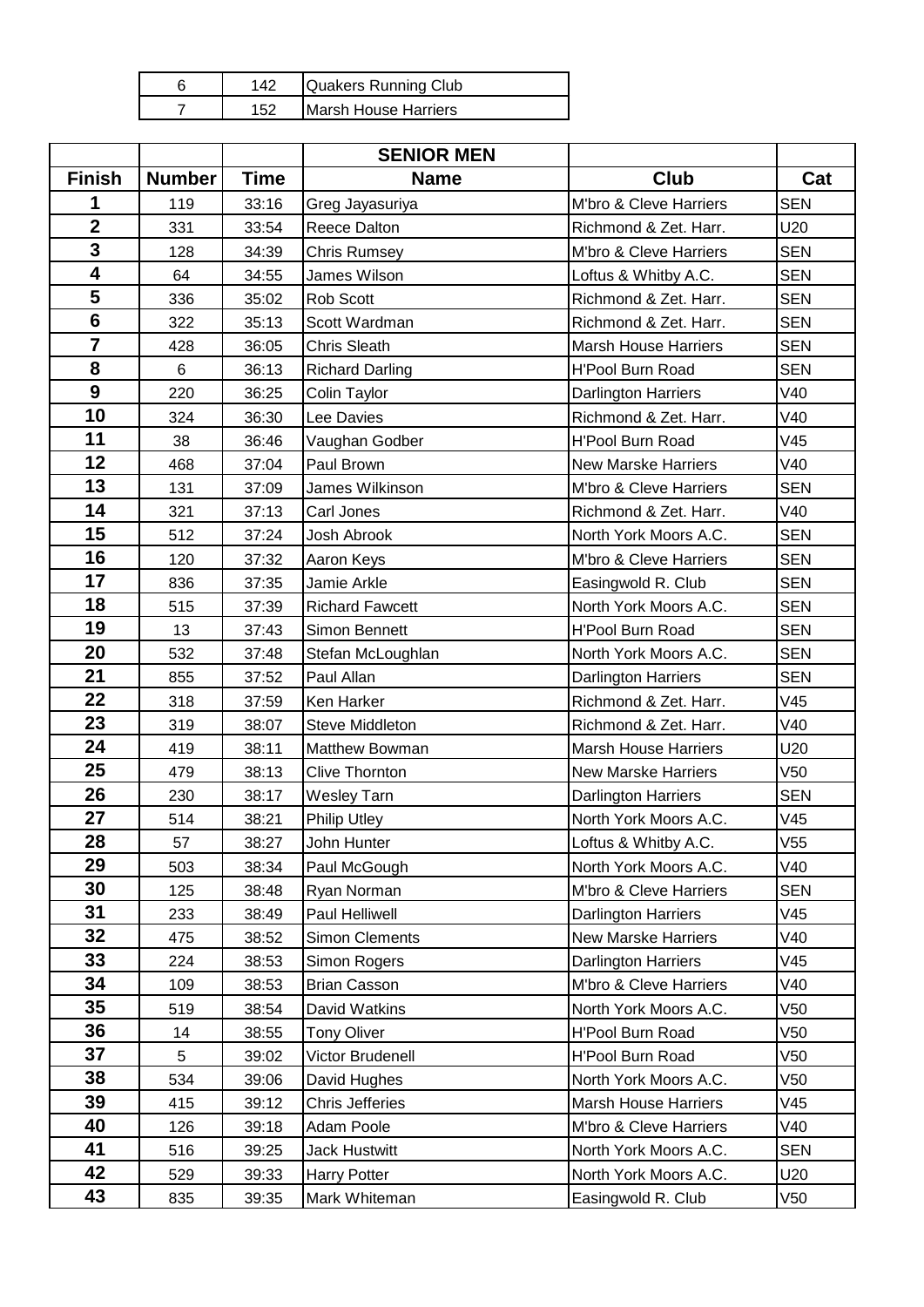| 44       | 222 | 39:40 | Shaun Marshall          | <b>Darlington Harriers</b>   | <b>SEN</b>      |
|----------|-----|-------|-------------------------|------------------------------|-----------------|
| 45       | 225 | 39:47 | Phil Teece              | <b>Darlington Harriers</b>   | V <sub>55</sub> |
| 46       | 422 | 39:53 | James Fishburn          | <b>Marsh House Harriers</b>  | <b>SEN</b>      |
| 47       | 634 | 39:55 | Mark Wade               | Aycliffe Running Club        | <b>SEN</b>      |
| 48       | 505 | 39:58 | <b>Richard Atkins</b>   | North York Moors A.C.        | <b>SEN</b>      |
| 49       | 71  | 39:58 | <b>Steve Hardy</b>      | Loftus & Whitby A.C.         | V40             |
| 50       | 952 | 40:14 | Paul Clucas             | Humber Tri Club              | V45             |
| 51       | 308 | 40:25 | Harry Robson            | Richmond & Zet. Harr.        | U20             |
| 52       | 414 | 40:25 | <b>Gary Dack</b>        | <b>Marsh House Harriers</b>  | V50             |
| 53       | 528 | 40:26 | Paul Thwaites           | North York Moors A.C.        | V50             |
| 54       | 542 | 40:27 | Jon Parker              | North York Moors A.C.        | <b>SEN</b>      |
| 55       | 219 | 40:30 | Jeff Miller             | Darlington Harriers          | V50             |
| 56       | 114 | 40:32 | Paul Garrens            | M'bro & Cleve Harriers       | V40             |
| 57       | 627 | 40:35 | Peter Milburn           | Aycliffe Running Club        | V55             |
| 58       | 416 | 40:37 | Stephen Roe             | <b>Marsh House Harriers</b>  | <b>SEN</b>      |
| 59       | 828 | 40:39 | Neil King               | Easingwold R. Club           | V45             |
| 60       | 47  | 40:44 | <b>Mick Stafford</b>    | <b>H'Pool Burn Road</b>      | V <sub>50</sub> |
| 61       | 103 | 40:47 | Gordon Baird            | M'bro & Cleve Harriers       | V55             |
| 62       | 261 | 40:48 | Tom Levi                | Thirsk & Sowerby Harr.       | <b>SEN</b>      |
| 63       | 868 | 40:49 | Paul Cook               | <b>Darlington Harriers</b>   | V40             |
| 64       | 545 | 41:02 | Joe Blackett            | North York Moors A.C.        | V50             |
| 65       | 429 | 41:09 | Mark Bown               | <b>Marsh House Harriers</b>  | <b>SEN</b>      |
| 66       | 511 | 41:12 | Jonathan Skidmore       | North York Moors A.C.        | V40             |
| 67       | 110 | 41:13 | Paul Chow               | M'bro & Cleve Harriers       | V40             |
| 68       | 426 | 41:32 | Andy Love               | <b>Marsh House Harriers</b>  | <b>SEN</b>      |
| 69       | 726 | 41:44 | Thomas Day              | Stockton Striders A.C.       | <b>SEN</b>      |
| 70       | 867 | 41:50 | Barry Talman            | <b>Darlington Harriers</b>   | V40             |
| 71       | 229 | 41:52 | John Gray               | <b>Darlington Harriers</b>   | V40             |
| 72       | 36  | 42:13 | <b>Andrew Minister</b>  | H'Pool Burn Road             | V40             |
| 73       | 237 | 42:24 | David McKenna           | Darlington Harriers          | V45             |
| 74       | 732 | 42:32 | Jonathon Archer         | Stockton Striders A.C.       | V40             |
| 75       | 421 | 42:40 | Dave Mulholland         | <b>Marsh House Harriers</b>  | <b>SEN</b>      |
| 76       | 655 | 43:03 | <b>Glenn Christie</b>   | Darlington Tri Club          | V40             |
| 77       | 629 | 43:07 | <b>Richard Campbell</b> | <b>Aycliffe Running Club</b> | <b>SEN</b>      |
| 78       | 513 | 43:09 | <b>Brian Laverick</b>   | North York Moors A.C.        | V55             |
| 79       | 68  | 43:11 | Tom Herbert             | Loftus & Whitby A.C.         | V40             |
| 80       | 51  | 43:19 | <b>Chris Foster</b>     | Loftus & Whitby A.C.         | V40             |
| 81       | 460 | 43:23 | Simon Welch             | <b>New Marske Harriers</b>   | V40             |
| 82       | 248 | 43:24 | Steven Wilkinson        | <b>Darlington Harriers</b>   | V45             |
| 83       | 56  | 43:27 | <b>Andrew Marshall</b>  | Loftus & Whitby A.C.         | V50             |
| 84<br>85 | 239 | 43:35 | Ian Morris              | Darlington Harriers          | V40             |
| 86       | 427 | 43:37 | <b>Andy Davies</b>      | <b>Marsh House Harriers</b>  | <b>SEN</b>      |
| 87       | 127 | 43:40 | Peter Riley             | M'bro & Cleve Harriers       | V50             |
|          | 16  | 43:47 | Leigh Owbridge          | H'Pool Burn Road             | V45             |
| 88<br>89 | 340 | 43:48 | Simon Withers           | Richmond & Zet. Harr.        | V50             |
|          | 116 | 43:50 | Michael Good            | M'bro & Cleve Harriers       | V50             |
| 90       | 37  | 43:54 | Keith Galbraith         | H'Pool Burn Road             | V55             |
| 91       | 377 | 44:00 | Michael Thompson        | <b>Quakers Running Club</b>  | V45             |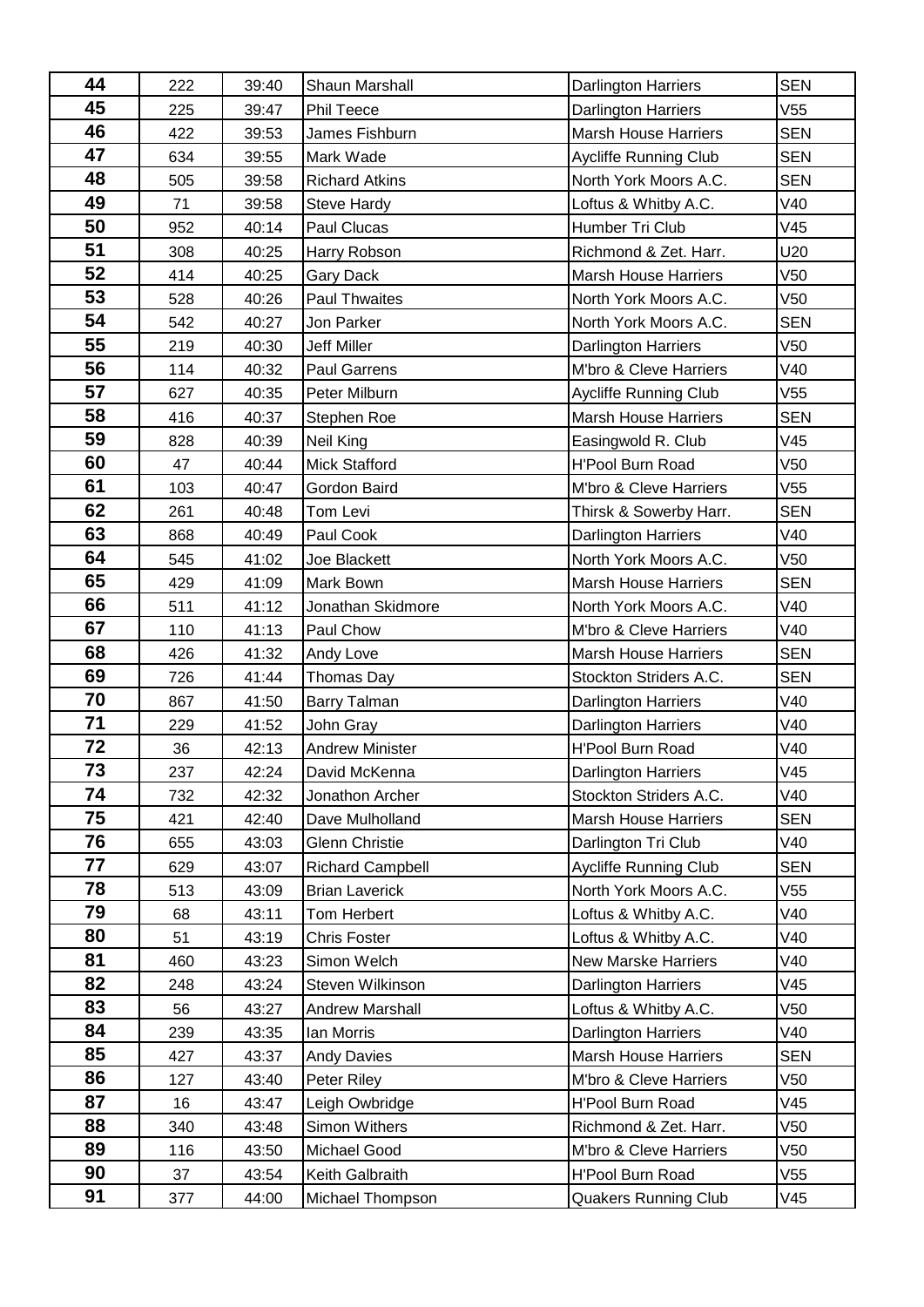| 92  | 58  | 44:06 | Darren Harrison        | Loftus & Whitby A.C.         | <b>SEN</b>      |
|-----|-----|-------|------------------------|------------------------------|-----------------|
| 93  | 118 | 44:09 | Mark Jackson           | M'bro & Cleve Harriers       | <b>SEN</b>      |
| 94  | 205 | 44:16 | Kevin Wilson           | <b>Darlington Harriers</b>   | V45             |
| 95  | 11  | 44:24 | James Bate             | <b>H'Pool Burn Road</b>      | V40             |
| 96  | 370 | 44:26 | Rob Dent               | <b>Quakers Running Club</b>  | <b>SEN</b>      |
| 97  | 866 | 44:33 | Karl Hume              | <b>Darlington Harriers</b>   | V45             |
| 98  | 107 | 44:36 | Lewis Bourner          | M'bro & Cleve Harriers       | <b>SEN</b>      |
| 99  | 52  | 44:41 | <b>Gary Beard</b>      | Loftus & Whitby A.C.         | V55             |
| 100 | 66  | 44:43 | <b>Mike Clarke</b>     | Loftus & Whitby A.C.         | V55             |
| 101 | 19  | 44:57 | <b>Richard Hambly</b>  | <b>H'Pool Burn Road</b>      | V <sub>50</sub> |
| 102 | 742 | 44:58 | Stephen King           | Stockton Striders A.C.       | V <sub>50</sub> |
| 103 | 556 | 44:58 | Ian Nicholls           | Scarborough A.C.             | V50             |
| 104 | 831 | 45:01 | <b>Colin Fletcher</b>  | Easingwold R. Club           | V <sub>55</sub> |
| 105 | 129 | 45:13 | <b>Steven Small</b>    | M'bro & Cleve Harriers       | V45             |
| 106 | 863 | 45:26 | Ronnie Read            | <b>Darlington Harriers</b>   | V55             |
| 107 | 865 | 45:38 | Justin Hindmarch       | <b>Darlington Harriers</b>   | <b>SEN</b>      |
| 108 | 3   | 45:47 | Graham Jones           | <b>H'Pool Burn Road</b>      | V45             |
| 109 | 521 | 46:04 | <b>Barry Dunne</b>     | North York Moors A.C.        | V50             |
| 110 | 478 | 46:09 | John Spraggett         | <b>New Marske Harriers</b>   | V65             |
| 111 | 235 | 46:36 | <b>Andrew Harrison</b> | <b>Darlington Harriers</b>   | <b>SEN</b>      |
| 112 | 234 | 46:42 | <b>Graham Bell</b>     | Darlington Harriers          | V60             |
| 113 | 227 | 46:43 | lan Brown              | Darlington Harriers          | V <sub>50</sub> |
| 114 | 24  | 46:47 | Simon Lawlor           | <b>H'Pool Burn Road</b>      | V40             |
| 115 | 628 | 47:11 | <b>Richard Holland</b> | Aycliffe Running Club        | V40             |
| 116 | 870 | 47:13 | <b>Graham Garvey</b>   | <b>Darlington Harriers</b>   | V40             |
| 117 | 743 | 47:20 | <b>Michael Fawcett</b> | Stockton Striders A.C.       | V50             |
| 118 | 106 | 47:27 | Keith Bindoff          | M'bro & Cleve Harriers       | V40             |
| 119 | 60  | 47:44 | Chris Dugdale          | Loftus & Whitby A.C.         | <b>SEN</b>      |
| 120 | 522 | 47:49 | Paul Bainbridge        | North York Moors A.C.        | V50             |
| 121 | 335 | 47:57 | Mark Fletcher          | Richmond & Zet. Harr.        | V40             |
| 122 | 702 | 48:07 | <b>Steve Moss</b>      | Teasdale A.C.                | V55             |
| 123 | 543 | 48:23 | Laurence Taylor        | North York Moors A.C.        | V60             |
| 124 | 115 | 48:25 | Mark Geldard           | M'bro & Cleve Harriers       | V40             |
| 125 | 487 | 48:27 | <b>Andrew Tullock</b>  | <b>New Marske Harriers</b>   | V45             |
| 126 | 635 | 48:33 | Alan Wilks             | <b>Aycliffe Running Club</b> | V65             |
| 127 | 459 | 48:40 | Martin Gunn            | <b>New Marske Harriers</b>   | V40             |
| 128 | 539 | 48:53 | Dean Law               | North York Moors A.C.        | V40             |
| 129 | 104 | 49:06 | <b>Trevor Baker</b>    | M'bro & Cleve Harriers       | V55             |
| 130 | 48  | 49:22 | lan Anderson           | <b>H'Pool Burn Road</b>      | V50             |
| 131 | 27  | 49:33 | David Wallace          | H'Pool Burn Road             | V60             |
| 132 | 55  | 49:44 | James O'Brien          | Loftus & Whitby A.C.         | V <sub>55</sub> |
| 133 | 356 | 49:45 | <b>Adrian Cottam</b>   | <b>Quakers Running Club</b>  | <b>SEN</b>      |
| 134 | 374 | 49:52 | Graham Park            | <b>Quakers Running Club</b>  | V50             |
| 135 | 53  | 50:28 | Malcolm Peggs          | Loftus & Whitby A.C.         | V60             |
| 136 | 536 | 50:38 | David Ainsley          | North York Moors A.C.        | V45             |
| 137 | 631 | 50:40 | Rob Nicholson          | Aycliffe Running Club        | V60             |
| 138 | 366 | 50:49 | David Whittle          | <b>Quakers Running Club</b>  | V55             |
| 139 | 551 | 50:49 | Paul Chapman           | Scarborough A.C.             | V45             |